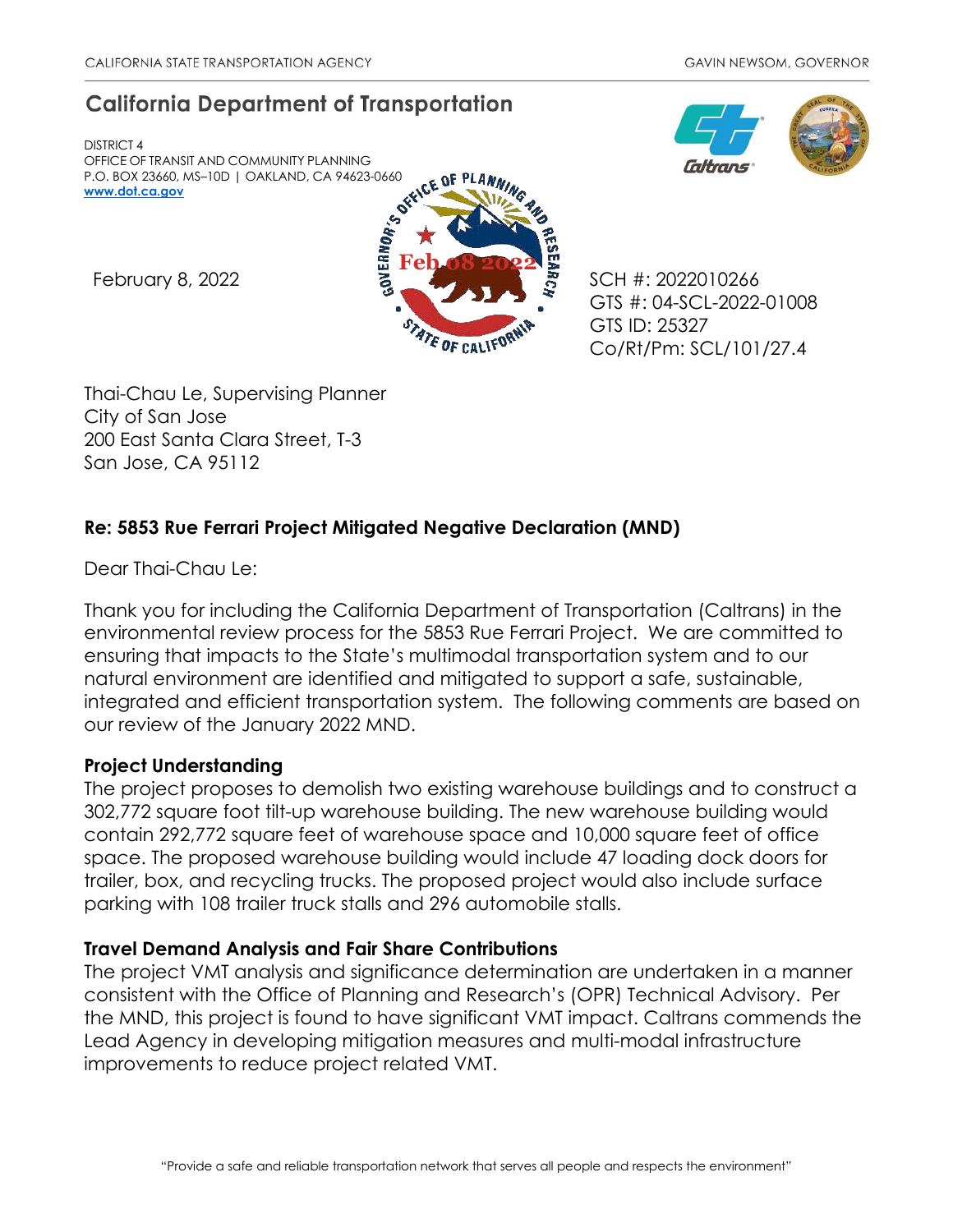Thai-Chau Le, Supervising Planner February 8, 2022 Page 2

We encourage a sufficient allocation of fair share contributions toward multi-modal and regional transit improvements to mitigate the increase of regional VMT above the City's adopted threshold. We also strongly support measures to increase sustainable mode shares, thereby reducing VMT.

Please consider fair share contributions or multi-modal improvements to the following projects and locations:

- San Jose Better Bike Plan: Coyote Creek Trail from Silver Creek Valley Rd to Silicon Valley Blvd (Class 1 bike lanes);
- San Jose Better Bike Plan: Silicon Valley Boulevard / Bernal Road from Heaton Moor Drive to Hellyer Avenue (Class IV protected bike lanes). This project would provide improved access for bicyclists crossing US-101 from Rue Ferrari;
- Caltrans District 4 Bike Plan: SC-101-X03 101 Blossom Hill Road (Class IV bike lanes). Once constructed, this project will improve bike accommodations on EB Blossom Hill Rd, access to/from the Class I path at Coyote Rd, and signage providing for protection for bicyclists and pedestrians. Blossom Hill Road provides the most direct path of access to the Blossom Hill Transit Station, as such, it is essential to providing successful Transportation Demand Management (TDM) measures at the Rue Ferrari site; and
- Caltrans District 4 Pedestrian Plan: US 101/Blossom Hill Rd Interchange and US 101/Bernal Rd/Silicon Valley Blvd Interchange. With the proximity of the State Route (SR) 85/US-101 Interchange to US-101/Bernal Rd/Silicon Valley Blvd, pedestrians navigate several ramp crossings. Any improvements that increase the visibility of pedestrians at ramp crossings, including high visibility striping and advance yield markings, are recommended.

#### **Lead Agency**

As the Lead Agency, the City of San Jose is responsible for all project mitigation, including any needed improvements to the State Transportation Network (STN). The project's fair share contribution, financing, scheduling, implementation responsibilities and lead agency monitoring should be fully discussed for all proposed mitigation measures.

## **Equitable Access**

If any Caltrans facilities are impacted by the project, those facilities must meet American Disabilities Act (ADA) Standards after project completion. As well, the project must maintain bicycle and pedestrian access during construction. These access considerations support Caltrans' equity mission to provide a safe, sustainable, and equitable transportation network for all users.